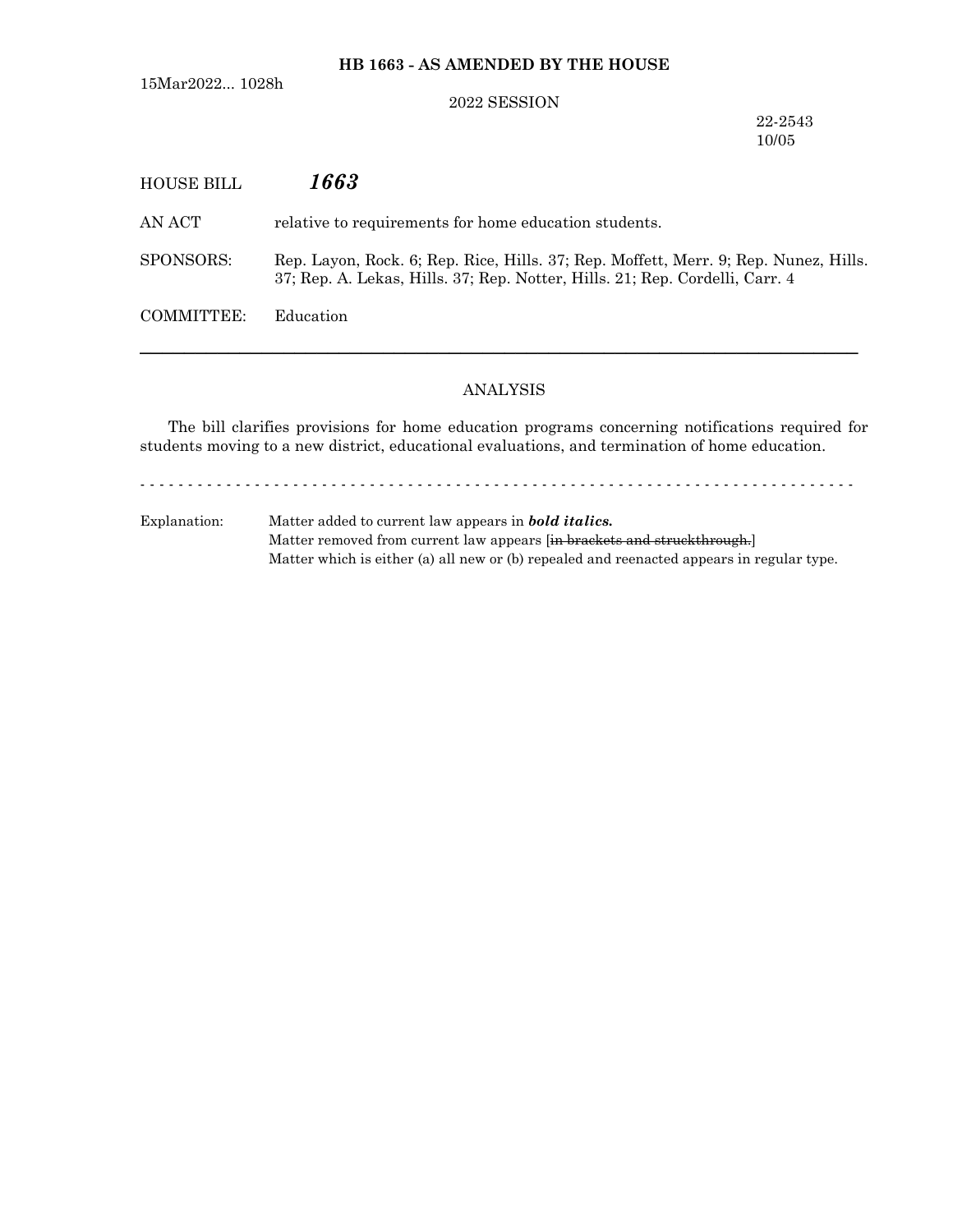## STATE OF NEW HAMPSHIRE

*In the Year of Our Lord Two Thousand Twenty Two*

AN ACT relative to requirements for home education students.

*Be it Enacted by the Senate and House of Representatives in General Court convened:*

1 Access to Public School Programs by Nonpublic, Public Chartered Schools, or Home Educated Pupils. Amend RSA 193:1-c, I to read as follows: 1 2

I. Nonpublic, public chartered school, or home educated pupils shall have access to curricular courses and cocurricular programs offered by the school district in which the pupil resides. The local school board [may] *shall* adopt a policy regulating participation in curricular courses and cocurricular programs, provided that such policy shall not be more restrictive for non-public, public chartered school, or home educated pupils than the policy governing the school district's resident pupils. In this section, "cocurricular" shall include those activities which are designed to supplement and enrich regular academic programs of study, provide opportunities for social development, and encourage participation in clubs, athletics, performing groups, and service to school and community. For purposes of allowing access as described in this section, a "home educated pupil" shall not include any pupil who has graduated from a high school level program of home education, or its equivalent, or has attained the age of 21. 3 4 5 6 7 8 9 10 11 12 13

14

2 Home Education Defined. Amend RSA 193-A:4, I to read as follows:

I. Instruction shall be deemed home education if it consists of instruction in science, mathematics, language, government, history, health, reading, writing, spelling, the history of the constitutions of New Hampshire and the United States, and an exposure to and appreciation of art and music. Home education shall be provided*, coordinated, or directed* by a parent for his *or her* own child[, unless the provider is as otherwise agreed upon by the appropriate parties named in paragraph II]. 15 16 17 18 19 20

21

3 Home Education Program; Notifications. Amend RSA 193-A:5, III to read as follows:

III. Written notice of termination of a home education program shall be filed by the parent with the commissioner of education, [and, in addition,] the resident district superintendent, or *the* nonpublic school principal within 15 days of said termination. 22 23 24

4 New Paragraph; Home Education; Notifications. Amend RSA 193-A:5 by inserting after paragraph IV the following new paragraph: 25 26

V. Any parent who previously notified the resident district superintendent of a home education program who moves from said district shall notify the original resident district superintendent that the child has moved from the district and shall provide notification pursuant to paragraph I. 27 28 29 30

31

5 Home Education; Records; Educational Evaluation. Amend RSA 193-A:6 to read as follows: